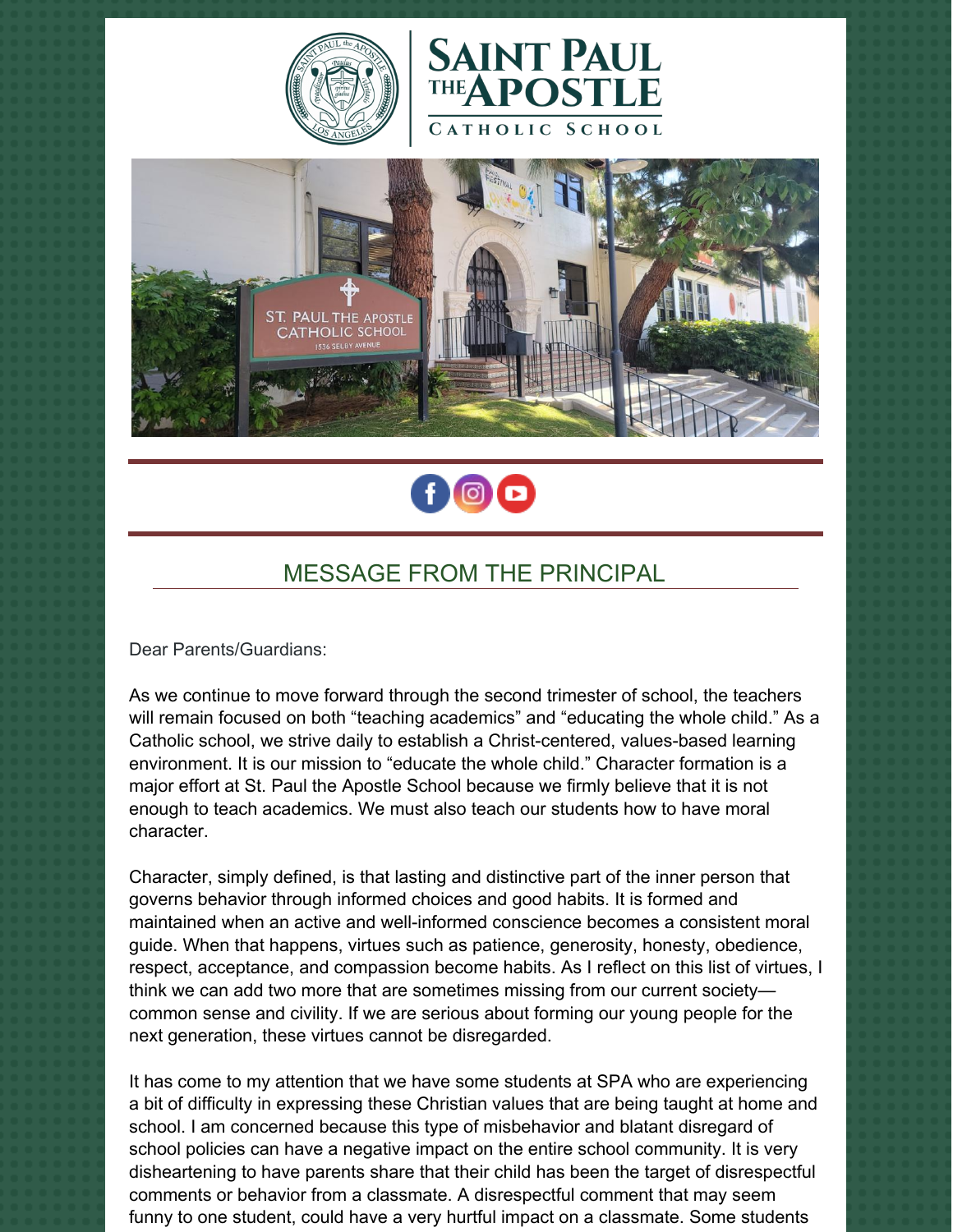may be engaging in behaviors that they think will make them "popular" among their peers. What they need to be taught is the vast difference between what it means to be a friend, and popularity. While many children may yearn to be the "popular" kid, it is true friendship that will help them thrive.

Our school and classroom behavior rules are designed so that, when they are followed, all of our students will feel welcome and respected while on campus. It is easy for our students to forget that it is a privilege to be here, and that there are certain established parameters that cannot be ignored. Students who choose to willfully disregard school policies will be held responsible for their misbehavior. Negative experiences for making wrong choices will only serve to help students make better choices in the future. As parents and educators, we are all in the business of forming conscience. This formation is one that must be a total and daily practice.

Education is an important partnership between home and school, and your children will ultimately benefit from that team effort. If the administration or teachers call and ask for your assistance regarding your child's behavior, it is probably because they have exhausted their classroom discipline options. Please give them your support, and let us continue to work together to help our students become people of strong Christian character.

Peace and Blessings,

Crystal Pinkofsky Principal

# **ANNOUNCEMENTS**

#### **VALENTINE'S DAY**



#### **TODAY IS VALENTINE'S DAY!**

Happy Valentine's Day! To help celebrate the day, please remember that students may bring Valentine cards and treats to share as longs as the following protocols are followed:

While it is completely voluntary, students who want to distribute Valentine cards at school MUST have a card for each of the classmates in their homeroom. This will help to ensure that everyone is included, and no one is left out.

· Any candy "treats" that are shared MUST be purchased already individually wrapped to help keep our students safe. The same policy applies to the sharing of treats as well —everyone must be included.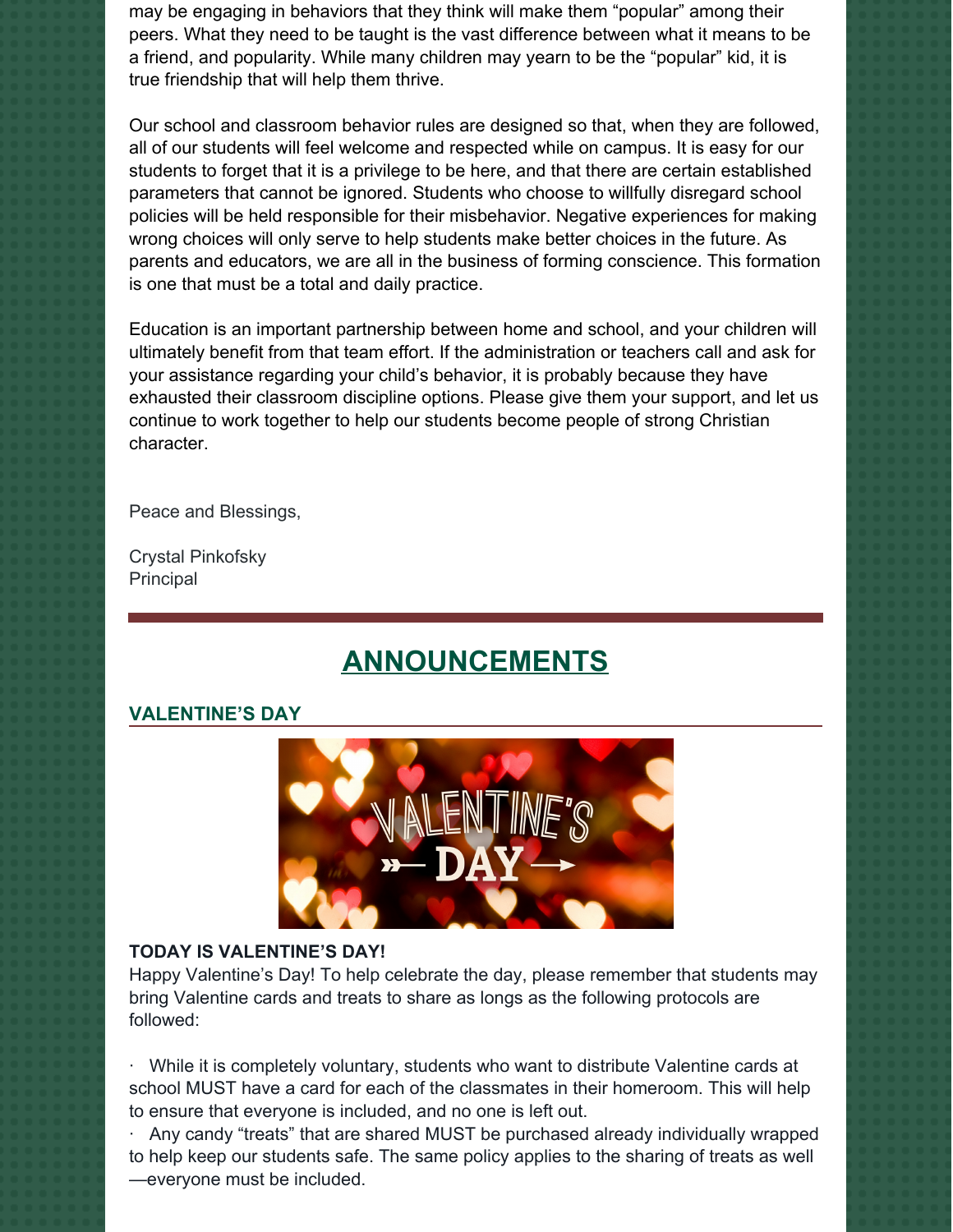All of the cards and treats will be distributed at the end of the day. Students will be given bags in which to place all of their Valentine goodies to take home. Parents can then decide how and when the Valentine treats can be enjoyed. As an extra added "bonus", students may have **FREE DRESS TODAY (Valentine's Day)** if at least one item of clothing is red, pink or white. (And yes, socks are considered as one item of clothing.) We are looking forward to a fun day with everyone!

## **NO SCHOOL!**



This is just a reminder that school will not be in session next Monday, February 21, in honor of Presidents' Day. Classes will resume on Tuesday, February 22<sup>nd</sup>. We hope that you are able to enjoy the 3-day weekend.

## **SPA UNIFORM/SKI CLOTHING EXCHANGE!**

It often seems that our children grow bigger almost overnight. It would not come as a surprise to find that the uniforms you purchased at the beginning of the school year no longer fit. Before purchasing new uniform items, you might want to consider stopping by the SPA Uniform Exchange that is being held on Friday, February 25, in the parish Multi-Purpose Room. You might be lucky enough to find some uniform items that will get you through the remainder of this school year.



Along with the uniform items that you will be able to take home, there will also be ski apparel in kid sizes that will be up for grabs. Ski Weekend will be here before we know it (March 11-13). If you are making plans to be part of that fun adventure, and your children are in need of ski outfits, this will be another reason for you to stop by the Multi-Purpose Room. You just never know what pleasant surprises will await you.

To help make this event a success, we kindly ask that you please start searching your children's closets and drawers for any outgrown SPA school uniforms and ski clothing that can be donated! You can drop-off any gently used items in the MPR during morning drop-off, or afternoon pick-up beginning this Wednesday, February 16, through Thursday, February 24th. Thank you in advance for your generous clothing donations, and we look forward to seeing you soon!

## **TRAFFIC DUTY ORIENTATION**



In the coming months, the PWC will kick off traffic duty for the younger grades. Since traffic duty is required for every family, they will be providing a parent-volunteer walkthrough of what to do, and also remind everyone of the traffic rules around campus. The orientation will be held on Wednesday, February 23<sup>rd</sup>. This will be a great orientation

for new SPA families, and also a refresher for all of our veteran families. Let's all work together to keep our kids safe! If you would like to participate in this "training" session, please meet the PWC members in front of the school at 7:55 a.m. Thank you!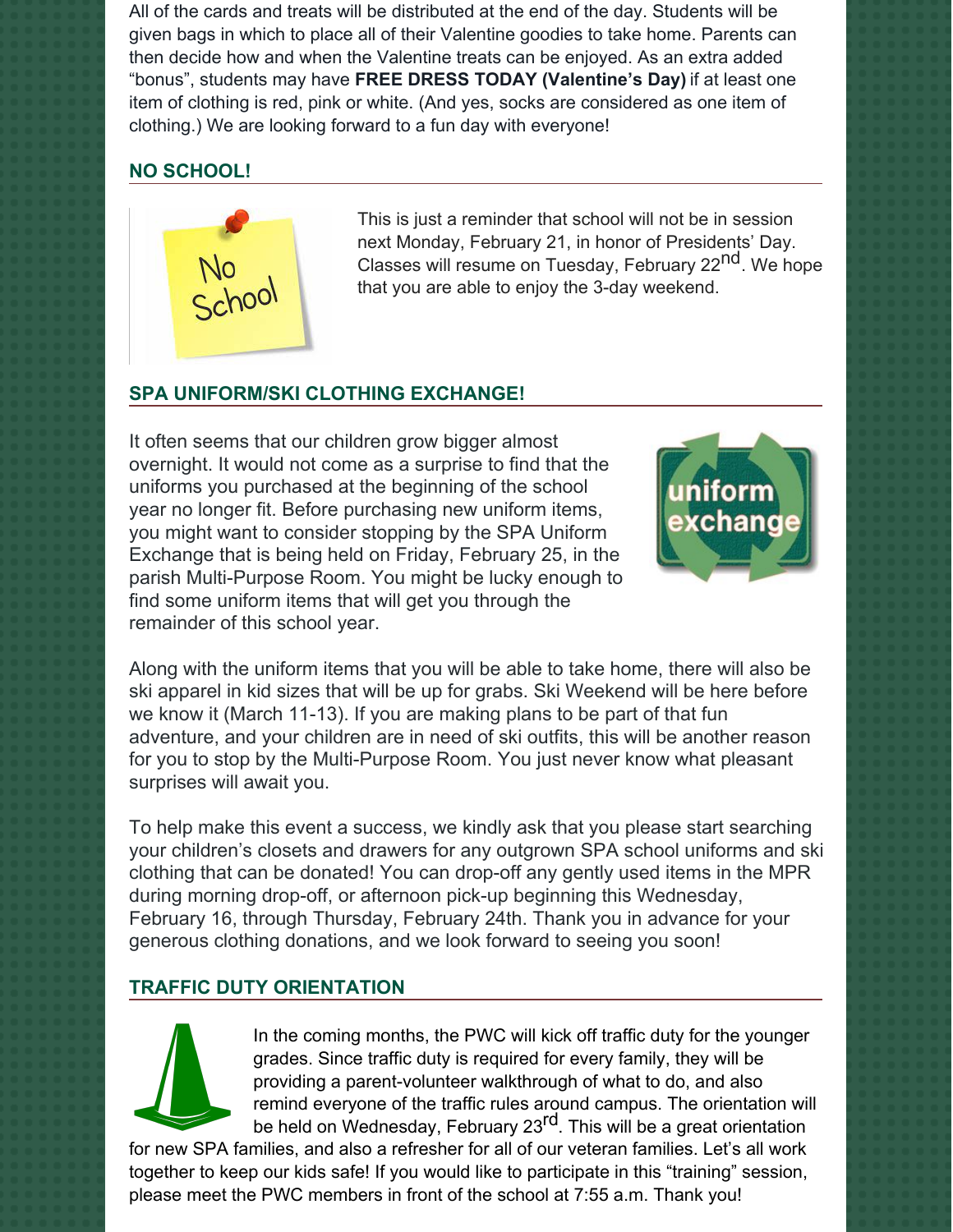#### **THE TOP 10 THINGS WE NEVER HEAR OUR STUDENTS SAY!**

As I was going through some files I came across this article that made me laugh when I first read it several years ago, and it's just as funny today. You might have to be a teacher to truly appreciate the sense of humor. Here is the list in no particular order.



- We made this mess, so we will clean it up.
- Let's skip recess today so we can get more work done.
- Can we come in this weekend to clean and decorate our classroom?
- Take your time grading our assignments. We know that you have a life outside of school.
- This worksheet is repetitive and tedious, but we love it.
- There's a time for play and a time for work. We've had enough fun. We'd like to focus and do some serious learning now.
- We want you to know that our parents support your decisions without question.
- May we have some extra work to take home with us tonight?
- We would like to take a test to see what we learned.
- You look tired. Sit down and rest. We'll just do some quiet, self-directed learning today.
- This is unfair, but life is unfair sometimes! In the spirit of cooperation and for the good of our learning community, we accept your punishment.

Well, we may not hear it today, but there's always tomorrow!

## **SPA COVID TESTING**



Our next round of COVID testing for all faculty, staff and students will be held **this Wednesday, February 16 TH.** The **ONLY** document your children will need to have is a dated and signed copy of the **COVID-19 Patient Test Request Form.**

**Please note that students in grades 4 – 8 may receive the NOSTRIL swab or NASAL swab. If this is the type of COVID test you want for your child, just check either one of those boxes on the form, otherwise he/she will receive the MOUTH swab.**

When completing the Patient Request Form, please remember to **include your email address** so that the results of the lab test can be sent directly to you, as well as Nurse Anderson. **We strongly suggest that you TYPE the requested information onto the form so that everything—including your email address—is legible**. Keep in mind that we are not using a "rapid" test, so we should expect to receive the results in approximately 24 hours. If you have not received the results by then, please contact the lab or Nurse Anderson. Any measures that we can take to help keep our community safe is well worth the effort. Thank you for your cooperation regarding this very important matter!

## **[COVID-19](https://school.sp-apostle.org/wp-content/uploads/2021/11/PATIENT-REQ-FORM-FILLABLE.pdf) Patient Test Request Form Link**

(This document is now Form Fillable)

## **U.C.L.A.S.A.F.E. COLLECTION CENTER**